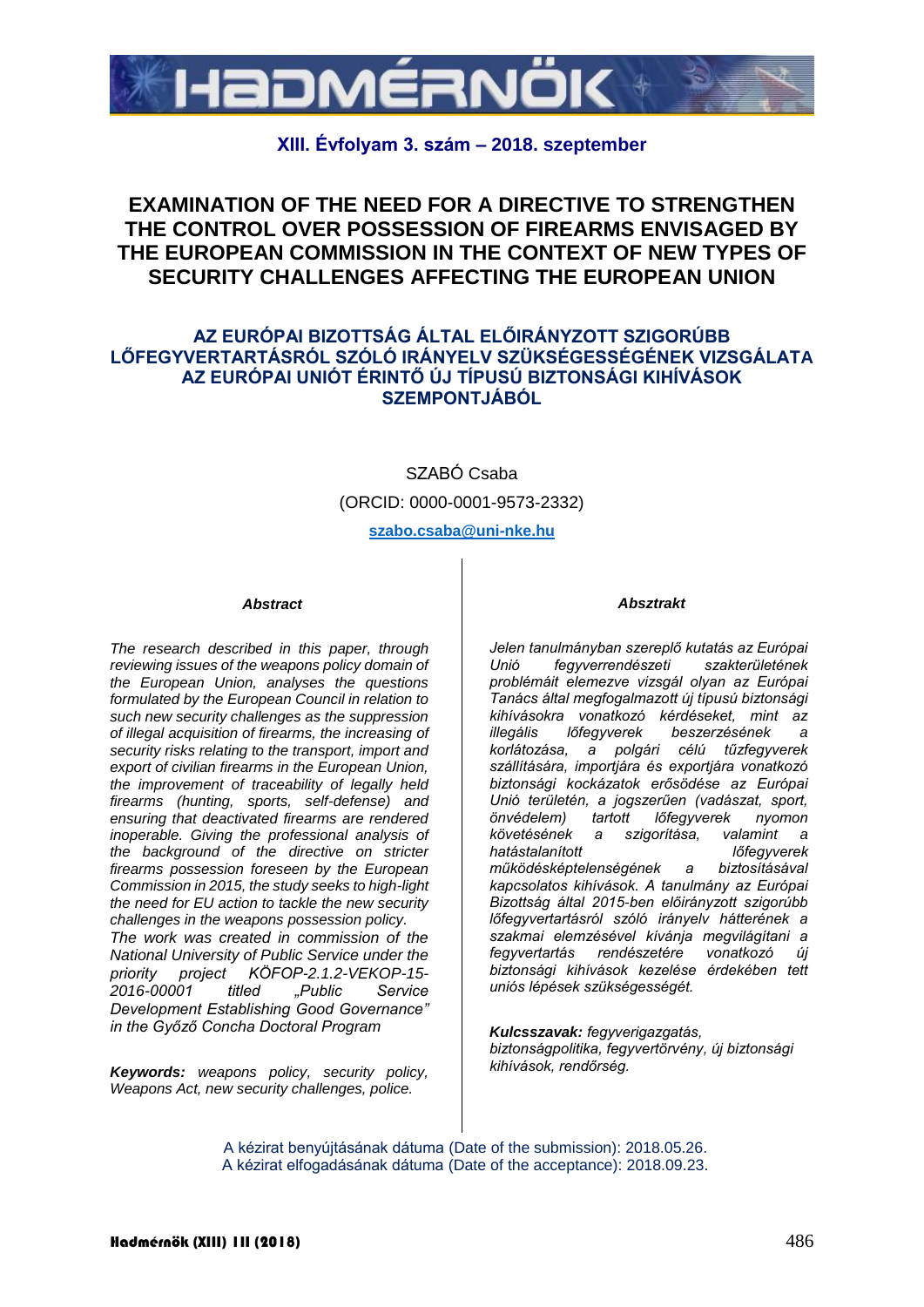#### **INTRODUCTION**

On 13 November 2015, terrorist acts were carried out at several locations in Paris, where in several waves around two hundred people were killed by concerted attacks. To address the new security challenges (with focus on the illicit acquisition and trade of firearms) affecting the European Union, the European Commission has launched the negotiating phase on the preliminary control of legal norms of the draft envisaging stricter firearms regulation. Following terrorist acts, the Member States of the European Union have decided to introduce minimum rules to prevent the illegal acquisition of firearms. The purpose of the measure was to tighten up the legal framework for restricting the acquisition of firearms used in terrorist acts. Subsequently, the European Commission presented its professional concepts and guidelines for tightening the existing Firearms Directive (in force since 1991) to be the basis of a security protocol that shall be elaborated in future (where armament interests will be a secondary priority). The result of this restructuring was that civilian semi-automatic firearms similar in their operation system to fully automatic military weapons were intended to be reclassified from the 'B' weapons category (subject to authorisation) into the 'A' weapons category (banned). The changes, intended to be introduced, have given rise to a great indignation in the European Union's Member States having traditions with some civilian firearms. Many criticisms have been made in respect of the creation of rules for the introduction of measures to re-regulate civilian possession of firearms. The European Commission reasoned the need for stricter firearms regulation to address the new types of security challenges. The firearms concepts formulated in the draft directive deal with more stringent controls on hunting clubs and shooting clubs, the reclassification of firearms categories, the ban on semi-automatic weapons, the development of a technical standard system for deac-tivated weapons, and the transformation of the systems of rules on museum weapons. $1$ [1]

The present study intends to carry out a background analysis (and also a legal analysis) in the context of the stricter firearms control strategy of the European Commission, seeking the answer to whether the recent arms control proposals provide for the European Union appropriate responding measures to the new security challenges posed by terrorist acts.

In the course of my investigations, I sought answers for three issues: $2$ 

- Is it justified on the part of the European Commission to tighten up the existing firearms control principles to address the new security challenges facing the European Union?

- To what extent does stricter firearms regulation affecting the Member States of the European Union influences the development of professional areas of sport hunting and shooting sports and the market situation of the European firearms manufacturers and distributors sector?

- Are the future revision of the European Commission's Firearms Directive and the formulation of proposals for its amending justified and necessary?

To answer the questions I used the method of literature research and analysis of legal regulations.<sup>3</sup>

<u>.</u>

 $<sup>1</sup>$  The author of the study explains his professional point of view that the EU draft on firearms would totally prohibit</sup> the use of semi-automatic weapons, as they can easily be converted into automatic firearms. In their view, changing the regulation would mean, from a professional point of view, that semi-automatic firearm types such as AR, AK, SKS, G3, or SL08 would be banned.

<sup>&</sup>lt;sup>2</sup> These competences have been highlighted during the investigation, as these questions can answer (1) in what direction is it necessary to move towards a more uniform European firearms control, (2) whether the security challenges facing the European Union justify stricter firearms control in respect of civilian firearms.

<sup>&</sup>lt;sup>3</sup> The primary tool of the research was the PubMed search engine and the online search in Scopus pubications database. The PubMed allows you to search the MedLine database of publications based on search queries. The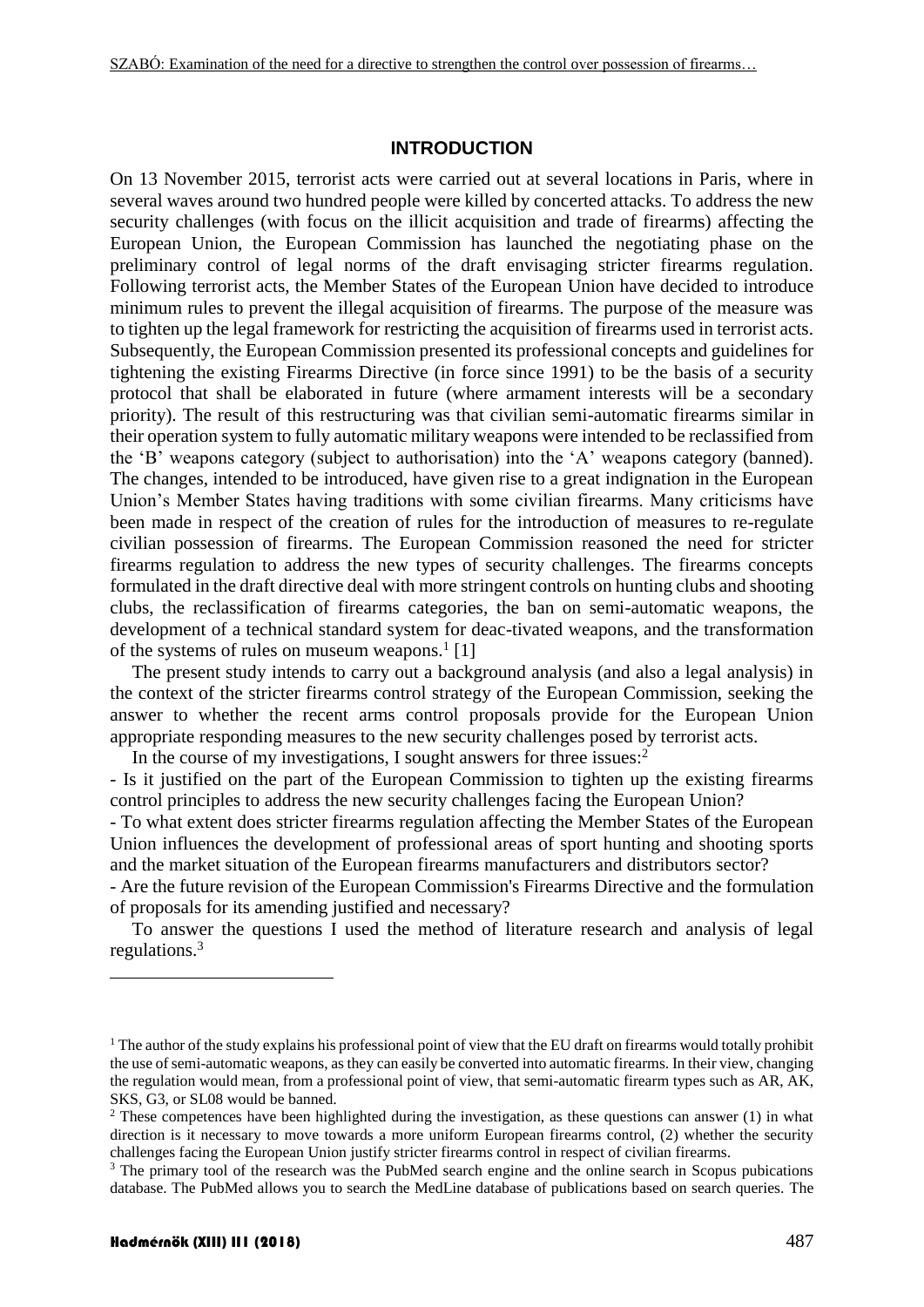## **THE SYSTEM OF RULES RELATING TO THE AMENDMENT OF THE REGULATION AND CONTROL OF FIREARMS BY THE EUROPEAN COMMISSION**

The European Union's Member States are primarily themselves responsible for maintaining and effectively securing the internal order and public security of the Member States, but the new cross-border security challenges require coordination of independent capacities to act of individual Member States and the efficient use of the EU funds to build trust and cooperation, and to facilitate information exchange and joint action. In order to strengthen cooperation on security issues in the European Union, Jean-Claude Juncker, the president of the European Commission, in his statement explained that according to the policy guidelines the European Union's security program should be addressed as a matter of priority, in connection with which the European Commission (in line with the 2015 Commission work programme) is committed to restrictions relating to safe transportation of firearms in order to enhance the implementation of the European Union's security policy concept. [2] On 28 April 2015, the European Commission set out a European Agenda on Security for the period 2015-2020 to support cooperation between Member States and to identify and address security threats. In the Agenda on Security, the European Commission has defined tackling of security challenges such as fight against terrorism, organised crime, and cybercrime. The European Commission has laid down the concrete tools and measures that can be taken by the Member States in their mutual work to improve public order and public security to address the three most serious threats more effectively. In the 2016 schedule and work programme, the European Commission envisaged to revise existing firearms legislation in 2016 to improve information sharing, strengthen traceability, standardise firearms marking and establish common standards for the firearms deactivation. [3] To prevent terrorist attacks and persistent threats affecting the Member States of the European Union, the European Commission has decided to speed up work processes in connection with civilian firearms significantly. The European Commission has taken significant steps to implement the elements of the Agenda. Measures and initiatives taken to strengthen security complement on-going work to combat the illegal trafficking of firearms, including, including in particular the operational action plan between the European Union and Western Balkans, and the joint investigations and the police cooperation, which have been in place since 2013.

1

database was set up in 1963, it became searchable on-line in 1971, then in 1997, the PubMed search engine was installed, and currently it contains more than 20 million publications from thousands of journals. During the literature research I used the following search terms: arms control, firearms delivery, arms law, administration order, police. Based on the contents of the abstracts, I deleted the non-topic articles from the list. From the remaining studies, I selected those, which specifically contained social sciences research in connection with the transport, import and export of firearms in the European Union and the transformation of the European Commission's system of rules related to the firearms control. I did not take into account the studies not dealing with the transport of firearms and the European Union's position on the firearms. I have excluded studies that have relevance to the transport, import and export activities and the field of firearms, but not on the basis of law enforcement, public health, statistical and legislative considerations. During the search activity outlined, forty studies have been identified, and I have also studied their research content and literature list for the full and effective processing of the research topic of this study. During the evaluation of the examined problems, the full texts of the studies were reviewed and I examined the details contained therein. The reviewed and used sources materials are generally suitable for secondary analysis to highlight the security policy risks associated with the transport of firearms and export-import activities in the European Union, with the focus on the risks interrelated with the trade in weapons and explosives in the context of weapons policy, and on its role to be played in identifying new security challenges from the viewpoint of restructuring the weapons rules.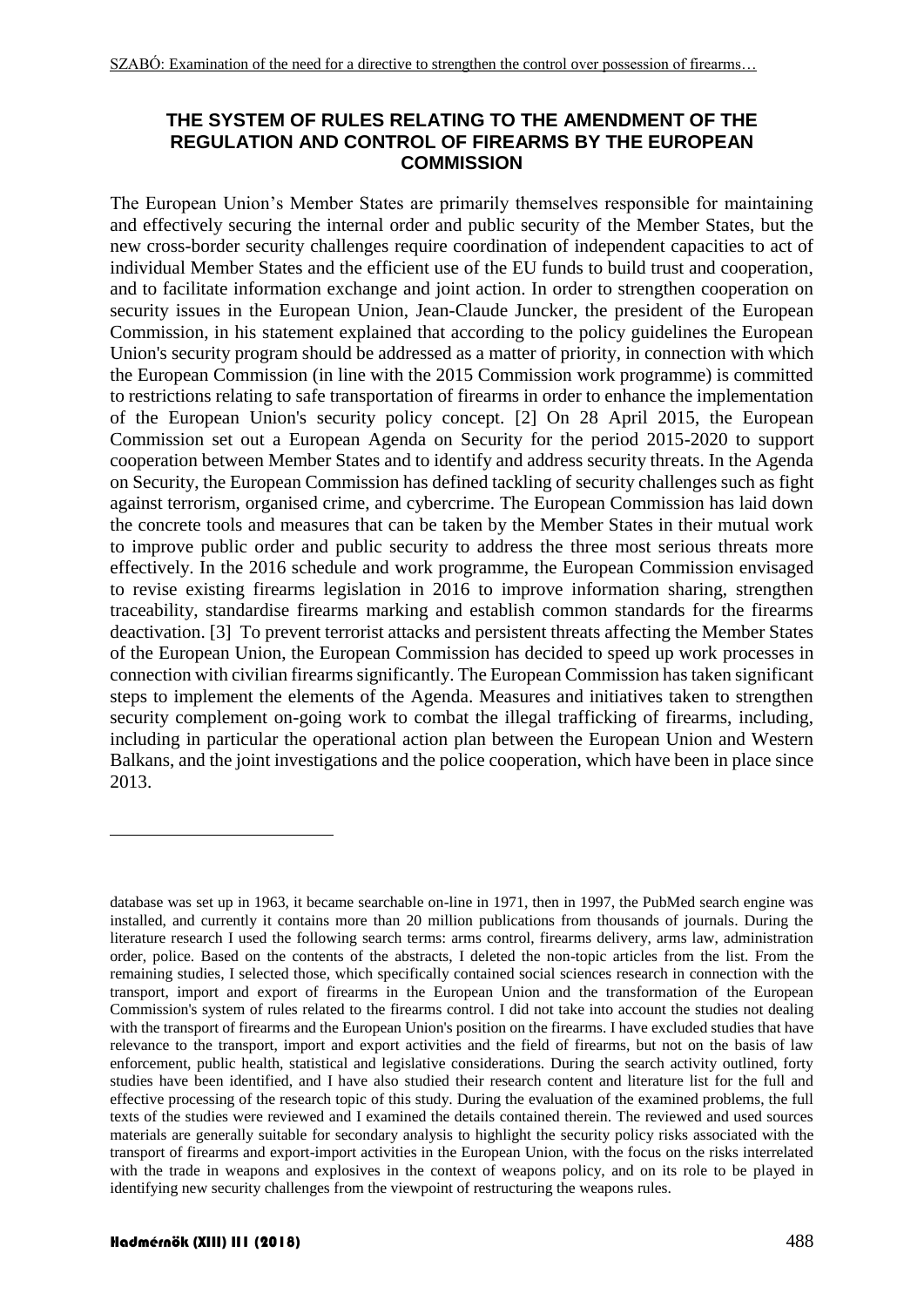### **AMENDMENTS TO THE RULES ON FIREARMS POSSESSION ADOPTED BY THE EUROPEAN COMMISSION**

The European Commission has set up a package of proposals to amend a firearms di-rective to tighten the acquisition and possession of firearms by private individuals and the transfer of firearms to another European Union Member State.

The planned revision includes the following:<sup>4</sup>

-Adopting stricter (national) legal regulations prohibiting civilian possession of semi-automatic firearms. The measure states that semi-automatic firearms may not be in the possession of private persons under any circumstances, even if the deactivation of those firearms has previously been implemented in practice (in officially regulated way);

-Creation of stricter rules on the online sale of firearms to prevent the purchase of firearms, firearm pieces and ammunition on the Internet;

-Uniform regulation at Community level for the designation of firearms and the more effective traceability of weapons;

-More effective coordination and exchange of information between Member States. This productive contact and information system may assist in cases when an authorisation issued by a national authority for the possession of a firearm is not recognised by another Member State's authority as a valid authorisation. Problems arising from such situations can be eliminated by compulsorily linking Member States' official databases of weapons;<sup>5</sup> [4]

-Establishing common minimum criteria for specific weapons (e.g., signaling and starter pistols) so that they cannot be converted into fully functional firearms;

-Determination of stricter requirements for the dissemination and sale of deactivated firearms; -Determination of stricter requirements for weapon collectors to reduce the risks of selling to potential offenders.

During the review, the European Commission has envisaged further additional restrictions on the use and circulation of deactivated firearms. [5] The amendment (taking into account the methods of perpetration of terrorist acts committed in the past) is primarily aimed to additionally restrict the civilian possession of firearms no longer authorising to possess, as is currently allowed, any of the most dangerous firearms falling under category 'A' – even if they have been deactivated. The European Commission delegates the implementation of the regulation to the national authority and also obliges the Member States to implement the destruction of illegally held weapons using all available forces and tools. The European Commission has identified collectors of weapons as a possible source of traffic of firearms, as persons ensuring the acquisition of firearms. According to the draft, firearms collectors should still have the possibility to acquire firearms, but under the same authorisation and declaration requirements as private persons.<sup>6</sup>

In order to improve the effective traceability of firearms, the European Commission has envisaged introducing stricter rules on the marking of firearms to avoid markings from being

1

<sup>4</sup> Amendments proposed by the European Commission shall also be approved by the European Parliament and the European Council.

<sup>&</sup>lt;sup>5</sup> As an international example I would like to present the study explaining that the transfer of registered data on persons and organisations holding a firearm did not work effectively between Australia and New Zealand until the early 1990s. To resolve this problem, a provision was made to set up an inter-state infor-mation database, which helped to improve cooperation (in relation to firearms) between government agencies and criminal intelligence of the two countries, while maintaining the right of both countries to change or re-regulate the armaments regulation.

<sup>6</sup> Brokers will also be brought into the scope of the Firearms Directive, as they provide services similar to those of traders. Member States shall introduce regulations covering the registration of brokers and dealers operating within their territory.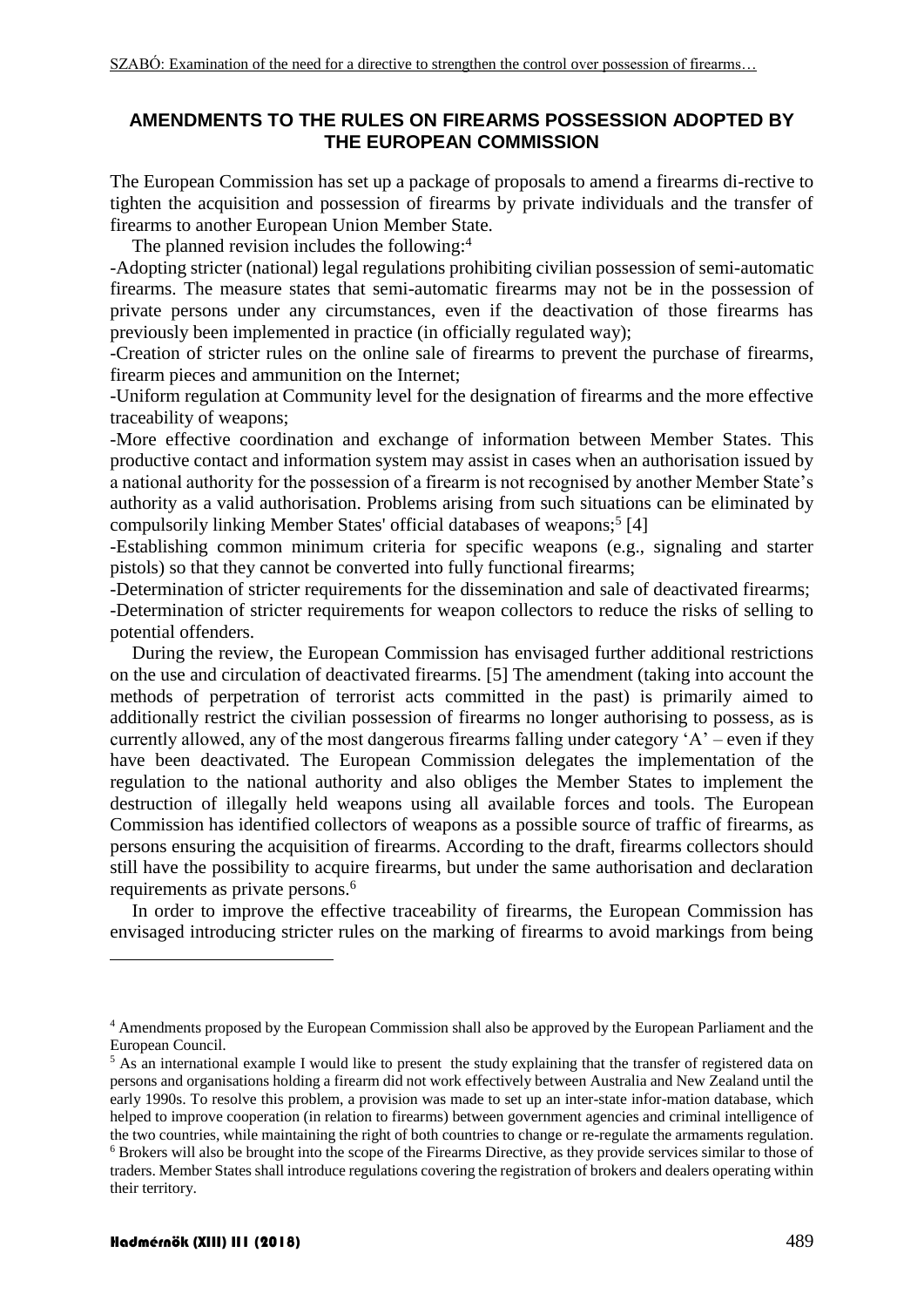easily erased or changed (e.g., as opposed to the markings on the label), and therefore extending the obligations in relation to imported firearms and clarifying on which elements new markings shall be placed. [6] A new regulatory element has been included in the draft saying that Member States will have to keep records of firearms for an indefinite period until the destruction of the firearm and not only for 20 years as is currently the case. Regarding tracing firearms, the European Economic and Social Committee has been seeking to submit a proposal for a directive of the European Parliament and the Council amending the Council Directive 91/477/EEC on control of the acquisition and possession of weapons. In its working document on the single market, production, and consumption, the Committee has formulated the objective of the Directive to ensure the security of citizens and to promote the functioning of the internal market by laying down rules for all stages of the life cycle of the firearm, ranging from production to destruction. [7]

### **REGULATION ON COMMON MINIMUM STANDARDS FOR DEACTIVATION OF FIREARMS**

The Regulation lays down single criteria for the deactivation of firearms by Member States to render them inoperable for use as a firearm, which are much more stricter than the current regulations. In the context of the new security challenges affecting the European Union, the draft law proposes to tighten further up the possession of firearms classified in the most dangerous category and, at the same time envisages to strengthen the special capabili-ties of the police. [8] The regulation is based on the criteria for deactivating firearms developed by the Permanent International Commission for the Proof of Small Arms (the CIP). The proposed package of measures envisages an enhanced control over the firearm categories restricting the effective management of new security challenges<sup>7</sup> in the European Union, the strategic implementation of which is intended to be transferred by the European Commission (in order to ensure the effectiveness of the programme) into the legislative phase (REFIT) to ensure that the EU legislation meets the set objectives within the foreseeable future. The European Commission regularly reviews and updates the technical specifications set out in the regulation to ensure the effective deactivation of firearms in all cases.

## **REVISION OF THE EUROPEAN COMMISSION'S FIREARMS DIRECTIVE**

The first part of the study presents and analyses the background of Directive 91/477 adopted by the European Commission on 18 November 2015, which contains proposed amendments to the control of the acquisition and possession of firearms. In this chapter, the solution structures are outlined in connection with the new security dilemmas justifying the tightening of the rules on firearms by the European Commission and affecting the European Union, which we are seeking to determine using a cooperative security model that operates with a complex toolbox.<sup>8</sup>

-normativism: the norms adopted by the European Parliament regarding the tightening of the rules on firearms (taking into account the value content) should be subjected to a critical

1

 $^7$  Bulk irregular migration, asymmetric methods and terrorist offenses in developed countries, militarization of law enforcement agencies, strengthening of self-defense for specific areas of the private security sector, strengthening of self-defense capability, protection of key infrastructure for the care of the population, iaaues of entertainment place security.

 $8$  Using this model we analyse the directive and the outlined problems in an approach that the adoption and implementation of the criteria set out in the directive require a common professional consensus, with the involvement of all the actors that could be linked to lawful possession and distribution of firearms.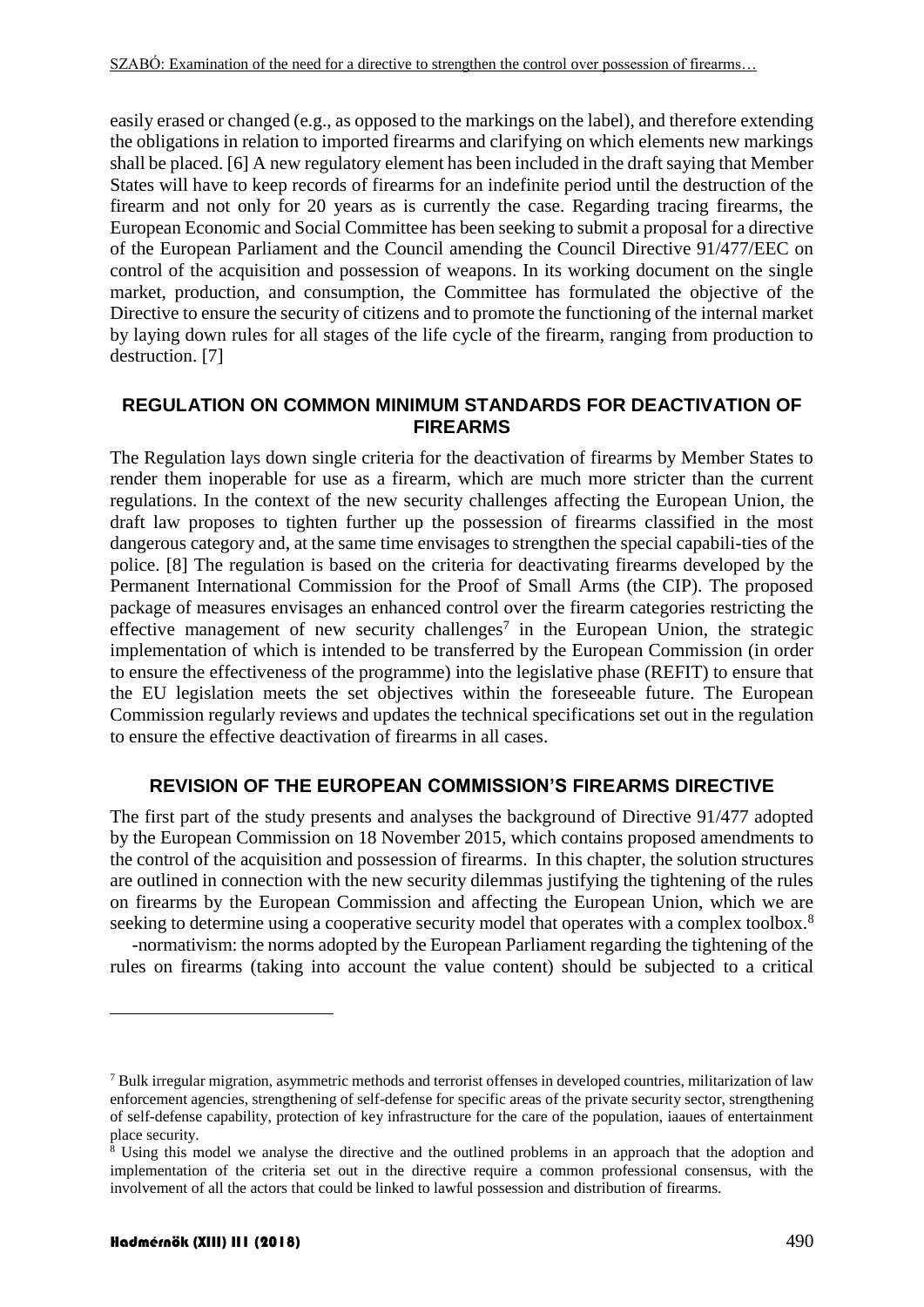examination of their compatibility with the interests of Member States, market actors (arms manufacturers, distributors, professional interest organisations) and arms holders; [9]

-suitability: the legislative mechanism of the European Commission should take into account both the security policy challenges affecting the Member States of the European Union and the expectations and needs formulated in connection with the strengthening of people's confidence. In this context, the European Union's security policy concept needs to outline such solution structures in connection with new security challenges and risks, as mass irregular migration, terrorist acts committed using asymmetrical methods and special tools in developed countries, issues of necessity of militarisation of law enforcement agencies, the enhancement of selfdefense in specific areas of the private security sector, the protection of infrastructures of high priority for supplying the population, issues of the security of places of public entertainment, or the addressing of challenges connected with firearms;

-complexity and comprehensive approach: new security challenges affecting the European Union require the use of complex systems of tools, including public, civilian and law enforcement solutions;

-multi-level approach: the complex system of secure stability of the European Union is shaped by state and non-state actors. Following the identification of new complex security challenges, it becomes indispensable and inevitable (following the logic of the multi-level approach model) that the strategy to be followed takes into account the interests of state and non-state actors associated with the identified security risk. Looking at this issue from another perspective: To address the new security challenges, the European Commission as a decisionmaking body defines in a coherent decision-making framework the interests along which a multi-level approach can be developed for efficiency, thereby reducing the injury to the interests of non-state (professional) actors;

-multilateralism: against the new security challenges facing the European Union, it is only possible to act effectively through the ongoing, intensive and effective multilateral cooperation between state and non-state actors.

Making the necessary impact assessments, those environmental, social, governmental, security and economic impacts may become identifiable that can provide a strategic overview of who may be involved in the legislative process. [10] After having analysed the security problems identified based on the impact assessment results, the European Commission provides for the policy objectives and the decision-making system and then, through examining the possible effects of the solution structures, defines a complex strategic action plan to address the security challenges effectively and quickly.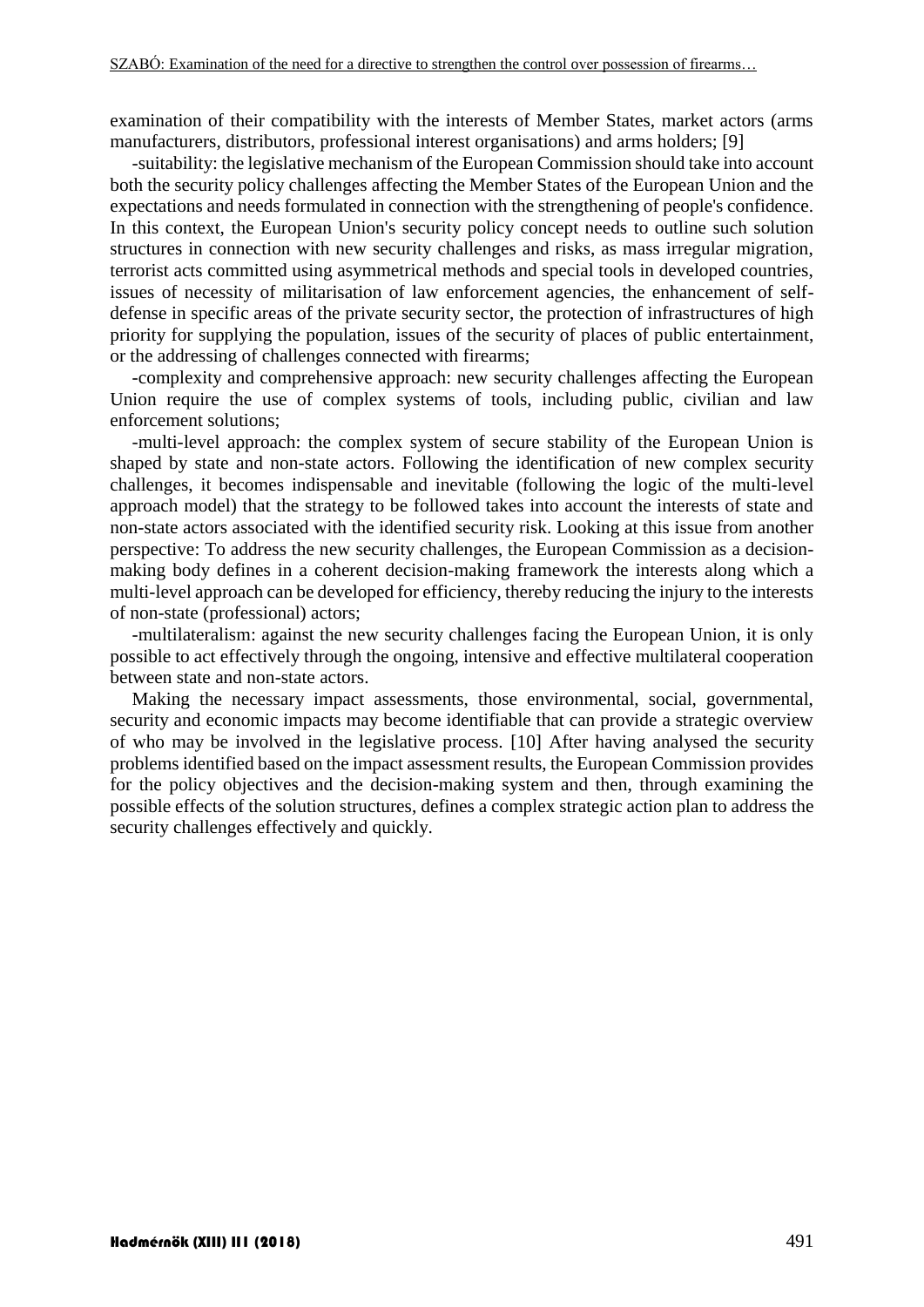#### **CONCLUSION**

The European Commission's package of measures to tighten firearms control also in-cludes an implementing regulation laying down common minimum standards for the deactivation of firearms, which make re-activation much more difficult in case of deactivated firearms. The Firearms Directive stipulates that properly converted deactivated firearms are no longer considered firearms but pieces of metal that can freely move within the European Union's internal market without a firearm license. However, the experiences and conclusions of recent terrorist acts show that deactivated firearms may be illegally re-activated, either by using homemade firearm pieces or by using firearm pieces available through the Internet. These factors cover complex issues that require complex responses to identify and solve the problems. It is a fact that there is no single legal source with regard to the deactivation of firearms in the European Union, and this deficiency significantly increases the level of security risks. To address this problem, the European Commission has prepared a proposal pack-age that sets out rigorous and harmonised criteria how Member States shall include in their National Firearms Acts the deactivation criteria for firearms to become unfit for use as a firearm. The outlined measure is complemented by the prohibition of the possession of firearms of category 'A', which also imposes obligations on firearms holders in cases where firearms of category 'A' were deactivated. The European Commission's Implementing Regulation is based on the criteria for firearms deactivation developed by the Permanent International Commission for the Proof of Small Arms (the CIP). [11]

The European Commission has examined the role of the Internet in the illicit arms trafficking. The analysis of the Firearms Directive and preparatory studies investigating the policy field has shown that the firearms manufacturers and distributors are increasingly us-ing the Internet as a firearm sales channel. This information was backed up by police reports analysing recent terrorist attacks in the European Union. In some cases, firearms used to commit terrorist offenses were assembled from firearm parts legally purchased via the Internet. The European Commission proposes to prohibit the sale of firearms, firearm components, and ammunition via teleshopping (especially via the Internet), and the proposal provides a possibility to facilitate this for licensed traders, distributors, and brokers.

The overall finding and conclusion of the research is that illicit trafficking in firearms is a serious problem in itself and poses a security risk that significantly contributes to social insecurity caused by the perpetration of violent or compulsive offenses and other crimes (such as drug smuggling, trafficking in human beings, as well as terrorist attacks). [12] These security risks pose a significant threat to the security of the EU Member States and their citizens. In the European Union, the nature and scale of illicit firearm trafficking are difficult to assess due to the hidden nature of the problem. Within the framework of crossborder cooperation, the Member States and law enforcement agencies of the European Union take joint actions in combating illicit firearm trafficking in a number of cases. [13] We can also identify significant issues in dealing with crossborder illicit trade in illegal firearms. [14]

The provisions of the Directive are met by Member States on a uniform basis, but different structures have been used in the Member States with regard to the legislative framework for the fight against illegal firearms. This concerns the definition of offenses, the type and extent of sanctions to be applied to legal and natural persons, the aggravating or mitigating circumstances and the degree of neglect and intent. The international<sup>9</sup> and EU legal frameworks affecting the

<u>.</u>

<sup>&</sup>lt;sup>9</sup> The United Nations Convention against Transnational Organized Crime, adopted by General Assembly resolution 55/25 of 15 November 2000, is the main international instrument in the fight against transnatio-nal organized crime. It o pened for signature by Member States a t a High-level Political Conference con-vened for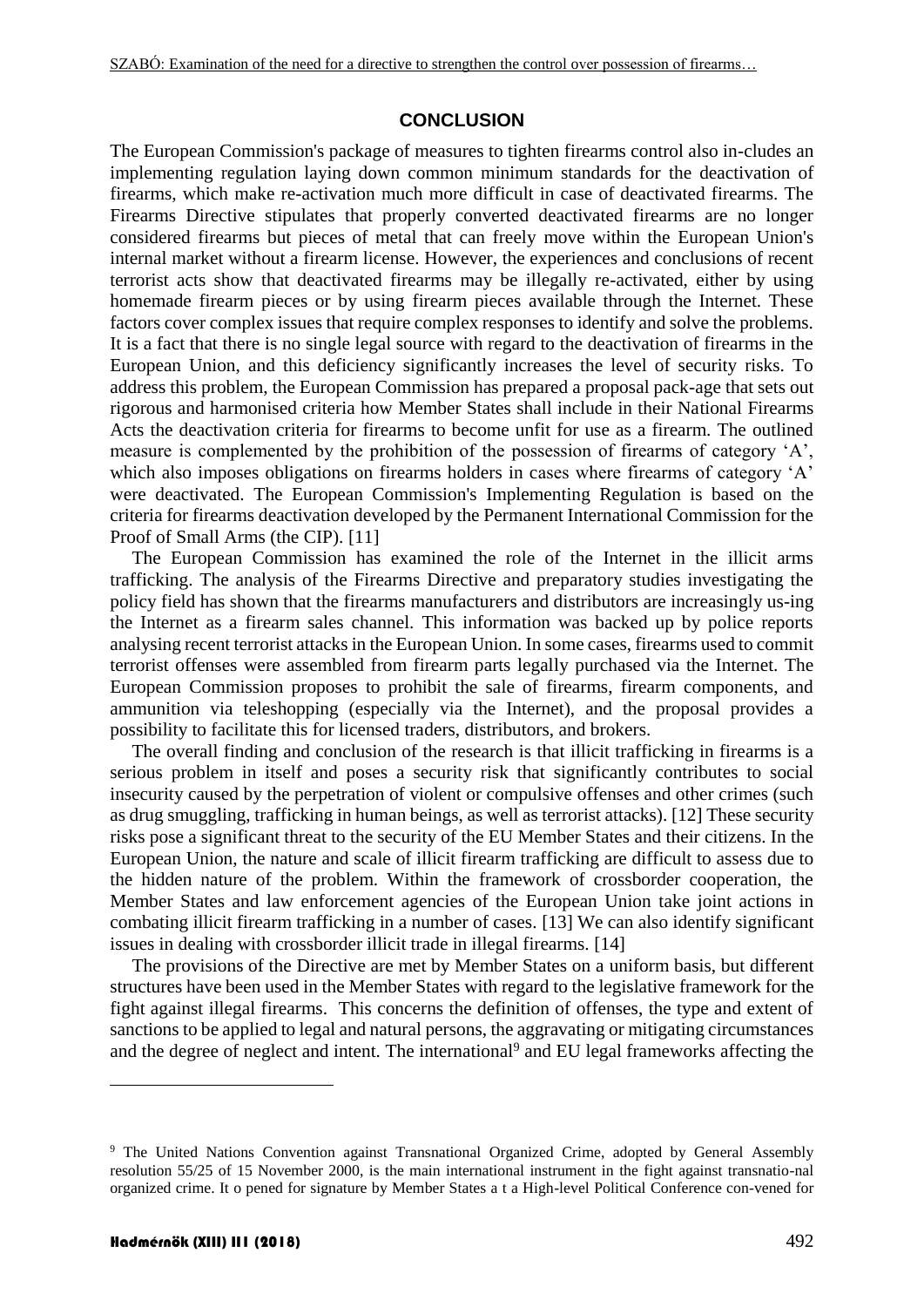illicit trafficking in firearms are widely defined and give the signatories considerable discretion as regards the implementation of key provisions. The adoption, at the European Union level, of minimum rules against illicit firearm trafficking, would be beneficial for the police and the investigative authorities of the Member States allowing to reduce the legal uncertainty generated by differences in national legal systems, which would facilitate prosecution and greatly reduce the possibilities of criminals to use loopholes. [15]

The fight against illicit firearms trafficking requires the Member States to adopt a uniform and effective EU-wide legislation. Nevertheless, it is essential for the European Union, the Member States and the competent authorities to initiate cooperation and dialogue, at the national level and the EU level on policy issues, with financial and economic analysts, firearms manufacturers and traders, further with hunting clubs, sporting associations and professional chambers to reduce illicit firearm trade and to combat illicit online weapons trafficking.

A number of stakeholders reacted negatively to the ban on some semi-automatic firearms proposed in the package of measures by the European Commission, which measures are deemed to be an unnecessary and burdensome limitation by hunter and sports shooter societies objecting the lack of data from preliminary impact studies that could support expected legal, economic and professional implications. The conclusion can be drawn that the amendment to the Firearms Directive is necessary to address terrorist acts committed with firearms and the new security challenge affecting the European Union. It should be noted that the regulation may adversely affect the conditions of competition both within the internal market and the international market in a number of professional and economic fields closely linked to the legal possession of firearms (pushing back the online trade; weapons-related cultural heritage; historical weapon collections; research in connection with firearms; paid hunting).

#### **REFERENCES**

- [1] Risiko durch EU das Ende der halbautomatischen Waffen? 2015.11.18. [https://www.all4shooters.com/de/Shooting/Waffenkultur/Ende-der-halbautomatischen-](https://www.all4shooters.com/de/Shooting/Waffenkultur/Ende-der-halbautomatischen-Waffen/)[Waffen/](https://www.all4shooters.com/de/Shooting/Waffenkultur/Ende-der-halbautomatischen-Waffen/) (download time: 19.01.2018)
- [2] Europäische Kommission verschärft EU-weit Kontrolle von Feuerwaffen. Europäische Kommission – Pressemitteilung. IP/15/6110. Brussels, 18.11.2015.
- [3] WINTEMUTE G.: *Broadening denial criteria for the purchase and possession of firearms: need, feasibility, and eff ectiveness*. In: Webster D, Vernick J. (Eds): Reducing gun violence in America; Johns Hopkins University Press 2013. pp. 78-81.
- [4] BRENT DA, Perper JA, Moritz G: *Firearms and adolescent suicide: a community case control study;* American Journal Diseases Children. 147. (1993) pp. 1066-1071.
- [5] Directive (EU) 2017/853 of the European Parliament and of the Council of 17 May 2017 amending Council Directive 91/477/EEC on control of the acquisition and possession of weapons. Official Journal of the European Union 2017.

<u>.</u>

that purpose in Palermo, Italy, on 12-15 December 2000 and entered into force on 29 September 2003. The Convention is further supplemented by three Protocols, which target specific areas and mani-festations of org anized crime: the Protocol to Prevent, Suppress and Punish Trafficking in Persons, Espe-cially Women and Children; the Protocol against the Smuggling of Migrants by Land, Sea and Air; and the Protocol against the Illicit Manufacturing of and Trafficking in Firearms, their Parts and Components and Ammunition. Countries must become parties to the Convention itself before they can become parties to any of the Protocols.